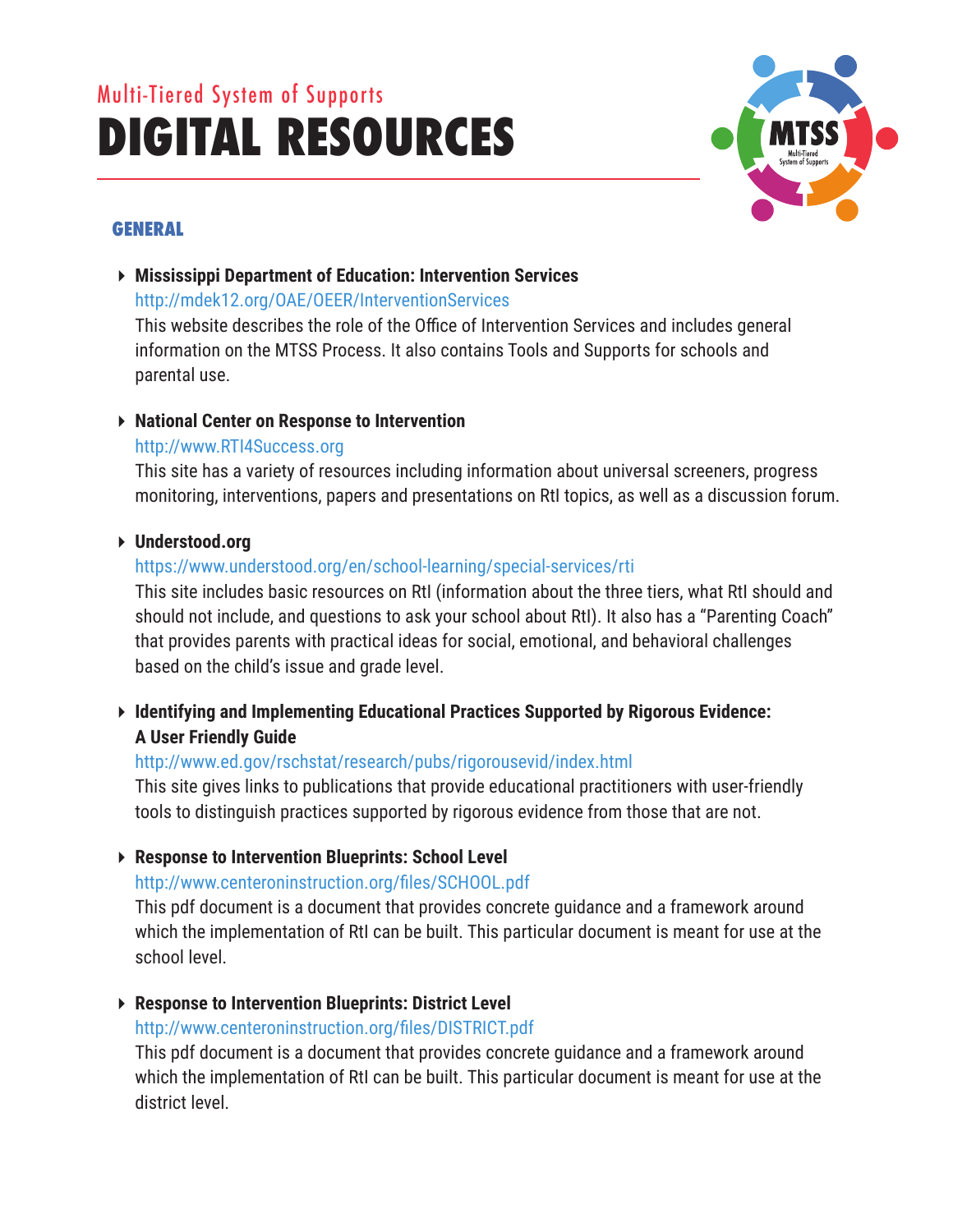**A Cultural, Linguistic, and Ecological Framework for Response to Intervention with English learners**

#### http://www.centeroninstruction.org/files/Framework\_for\_RTI.pdf

This pdf document discusses the benefits of the RtI process for English learners.

#### **Promising Practice Network**

#### http://www.promisingpractices.net

This site provides quality evidence-based information about what works to improve the lives of children, families, and communities. A wide variety of programs are reviewed including academic, behavioral, physical and mental development, after-school, and mentoring programs.

#### **INTERVENTIONS**

#### **Best Evidence Encyclopedia (BEE)**

#### http://www.bestevidence.org/

This site includes detailed program overviews and reviews, broken down into categories: Mathematics, Reading, Science, Comprehensive School Reform, and Early Childhood programs. In each program category, there are program ratings; you can find top-rated programs for school or district use – these have strong or moderate evidence of effectiveness – as well as limited evidence programs and other programs.

#### **What Works Clearinghouse**

#### https://ies.ed.gov/ncee/wwc/

This site publishes reviews on the research of different programs, products, practices, and policies in education and tries to answer the question "What works in education?" based on high-quality research. The goal of the site is to provide educators with the information they need to make evidence-based decisions.

#### **Intervention Central**

#### http://www.interventioncentral.org

This site includes ideas for both academic and behavioral interventions, as well as information on curriculum-based measures and a Behavioral Intervention Planner.

### **EARLY CHILDHOOD**

# **Mississippi Department of Education: Early Childhood**

#### https://mdek12.org/EC

This site describes the role of the Office of Early Childhood and includes Guidelines and Standards. It also contains Tools and Supports for schools and parental use.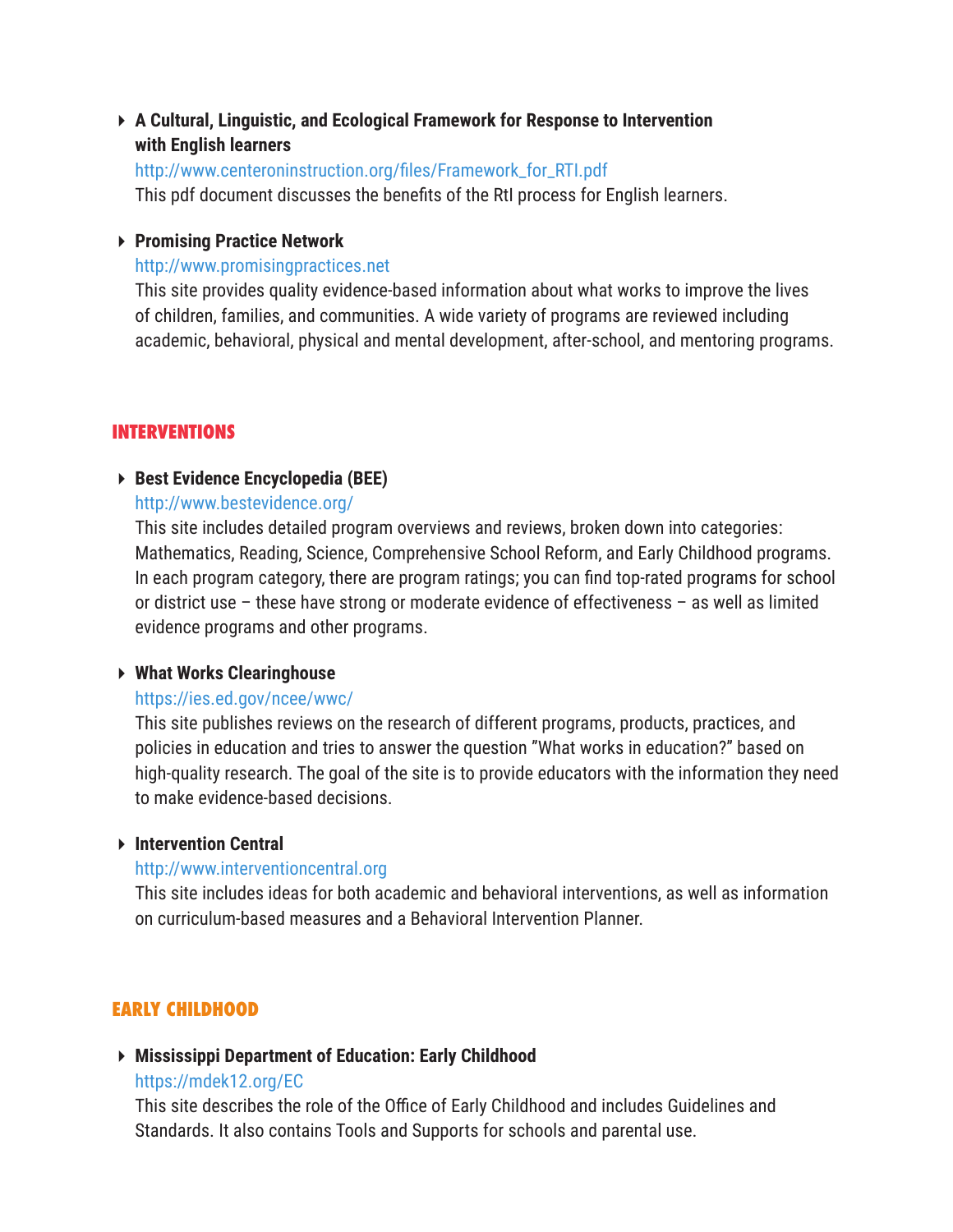# **Frameworks for Response to Intervention in RtI: Description and Implications**

http://www.naeyc.org/files/naeyc/RTI%20in%20Early%20Childhood.pdf This pdf document defines the frameworks for RtI in Early Childhood Education and was made to promote a broad understanding and discussion of the topic.

## **Roadmap to Pre-K RtI**

## http://www.florida-rti.org/Resources/\_docs/roadmaptoprekrti.pdf

This pdf document details the implementation of RtI in pre-k classrooms in order to prevent early delays from becoming language, literacy, and academic learning difficulties.

# **LITERACY**

# **Mississippi Department of Education: Literacy** https://mdek12.org/Literacy

This site describes the role of the Office of Literacy and includes the MS Literacy-Based Promotion Act. It also contains Tools and Supports for schools and parental use.

# **Florida Center for Reading Research (FCRR)**

#### http://www.fcrr.org/

The FCRR site explores all aspects of reading research - basic research into literacy-related skills for typically developing readers and those who struggle, studies of effective prevention and intervention, and psychometric work on formative assessment.

# **FCRR Interventions for Struggling Readers**

# http://www.fcrr.org/interventions/index.shtm

This site details progress monitoring to improve reading instruction and interventions for struggling readers.

# **FCRR Selecting Research-Based Reading Programs**

# http://www.fcrr.org/profDev/profDevSelectingPrograms.shtm

This site is intended to assist educators in choosing reading and professional development programs. The resources can be used at the school and district level.

# **Early Literacy Resources**

# http://www.free-reading.net

This site contains activities and intervention materials for the following early literacy skills, including; print concepts, phonological awareness, letter sounds, sounding out, word recognition, etc. The site is primarily useful for Tier 1 and Tier 2 interventions.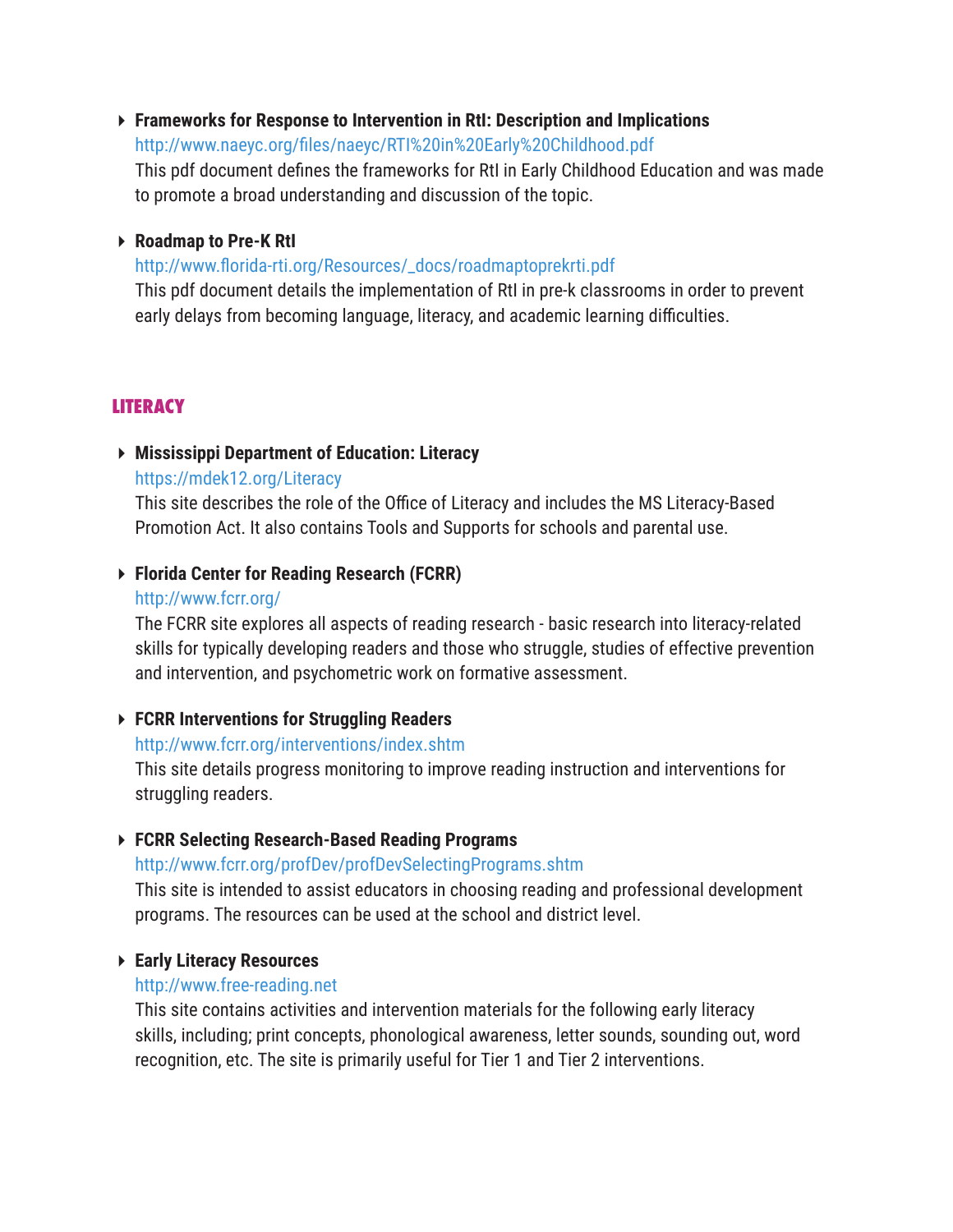#### **BEHAVIOR**

 **Positive Behavioral Interventions and Supports (PBIS) National Technical Assistance Center** http://www.pbis.org/

This site provides supports relevant to defining, developing, implementing, and evaluating PBIS frameworks and also emphasizes the impact of implementing PBIS on social, emotional, and behavioral outcomes for students with disabilities.

#### **PBIS Videos**

#### http://www.pbis.org/media/videos

This page contains several videos that are useful for staff introduction and training on PBIS.

#### **PBIS World**

#### http://www.pbisworld.com

This site contains information on different behaviors and how to intervene with those behaviors, including Tiered support and data tracking.

#### **REACH MS**

#### https://www.usm.edu/reachms

This site has resources and opportunities to schedule professional development to better understand the PBIS Model.

#### **PARENT AND COMMUNITY ENGAGEMENT**

#### **Parenting Matters: Parents Supporting Children Birth -8 years Old**

https://www.fcd-us.org/parenting-matters-supporting-parents-children-ages-0-8/

This site provides research on parenting knowledge, attitudes, and practices associated with positive developmental outcomes in children birth through age eight. The report also makes recommendations to promote effective programs and services for parents and on areas that warrant further research to inform policy and practice.

 **Engaged Families Build Communities: United States Department of Education Family and Community Engagement** 

#### https://www.ed.gov/parent-and-family-engagement

This site provides resources supporting the framework for building greater support and capacity in schools, homes and communities, so ALL students have the chance to succeed.

 **10 Tips for Family Engagement: Increasing Parent Engagement** https://www.scholastic.com/teachers/blog-posts/meghan-everette/10-tips-family-engagementschool-year/